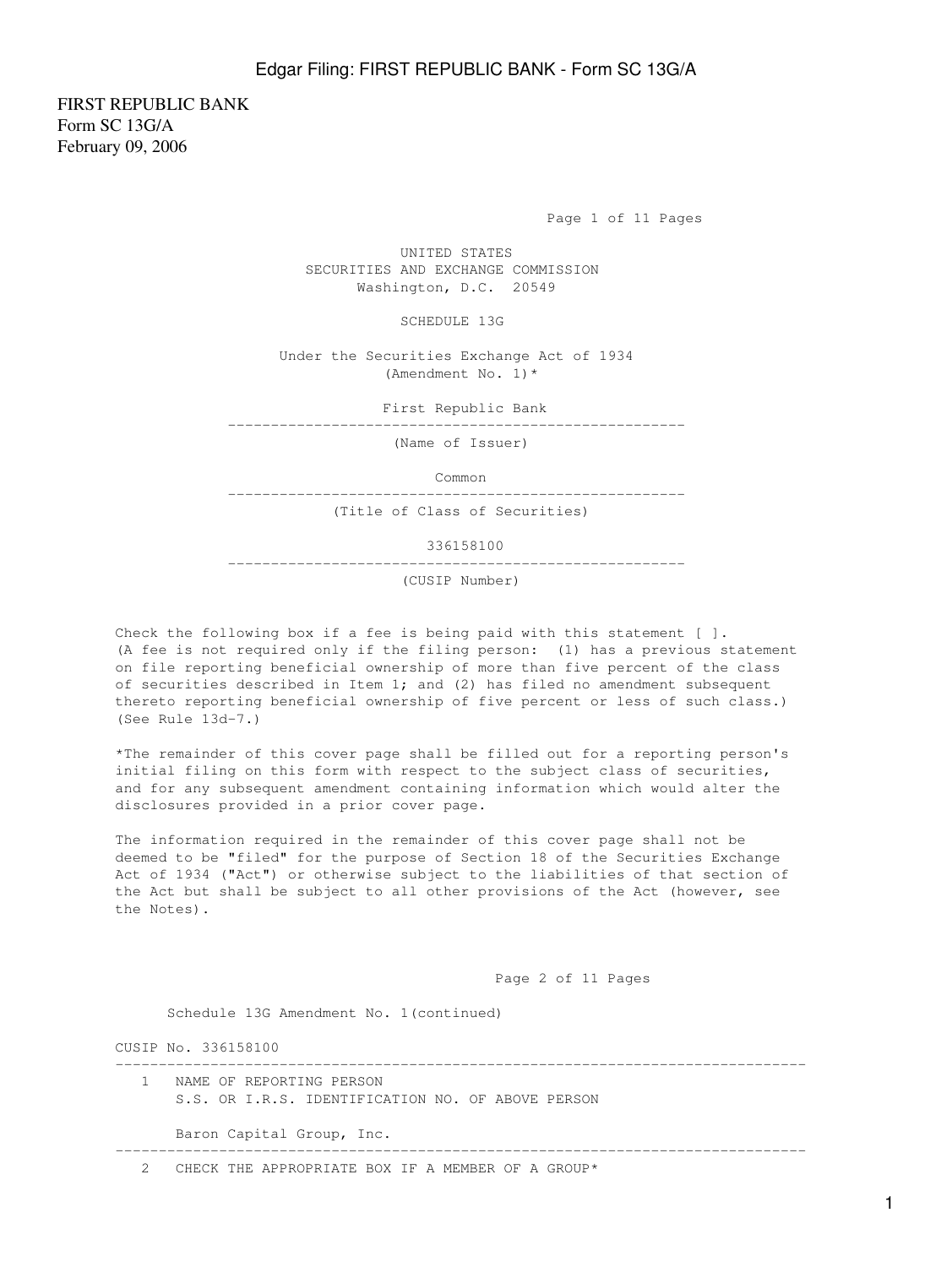|                                     |                                                                                 | $(a) \qquad \qquad$<br>$(b)$ $\lceil$ $\rceil$ |
|-------------------------------------|---------------------------------------------------------------------------------|------------------------------------------------|
|                                     | 3 SEC USE ONLY                                                                  |                                                |
| 4                                   | CITIZENSHIP OR PLACE OF ORGANIZATION                                            |                                                |
|                                     | New York                                                                        |                                                |
| NUMBER OF<br>SHARES<br>BENEFICIALLY | 5 SOLE VOTING POWER<br>$\Omega$                                                 |                                                |
| OWNED BY<br>EACH                    | 6 SHARED VOTING POWER<br>1,669,800                                              |                                                |
| REPORTING<br>PERSON<br>WITH         | 7<br>SOLE DISPOSITIVE POWER<br>0                                                |                                                |
|                                     | 8<br>SHARED DISPOSITIVE POWER<br>1,839,300                                      |                                                |
| 9                                   | AGGREGATE AMOUNT BENEFICIALLY OWNED BY EACH REPORTING PERSON                    |                                                |
|                                     | 1,839,300                                                                       |                                                |
|                                     | 10 CHECK BOX IF THE AGGREGATE AMOUNT IN ROW (9) EXCLUDES CERTAIN SHARES*        |                                                |
| 11                                  | PERCENT OF CLASS REPRESENTED BY AMOUNT IN ROW (9)                               |                                                |
| 7.0%                                |                                                                                 |                                                |
| 12                                  | TYPE OF REPORTING PERSON*                                                       |                                                |
|                                     | HC, CO                                                                          |                                                |
|                                     | *SEE INSTRUCTIONS BEFORE FILLING OUT                                            |                                                |
|                                     | Page 3 of 11 Pages                                                              |                                                |
|                                     | Schedule 13G Amendment No. 1 (continued)                                        |                                                |
| CUSIP No. 336158100                 |                                                                                 |                                                |
|                                     | 1 NAME OF REPORTING PERSON<br>S.S. OR I.R.S. IDENTIFICATION NO. OF ABOVE PERSON |                                                |
|                                     | BAMCO, Inc.                                                                     |                                                |
|                                     | 2 CHECK THE APPROPRIATE BOX IF A MEMBER OF A GROUP*                             | (a) [ ]<br>$(b)$ [ ]                           |
|                                     | 3 SEC USE ONLY                                                                  |                                                |
|                                     |                                                                                 |                                                |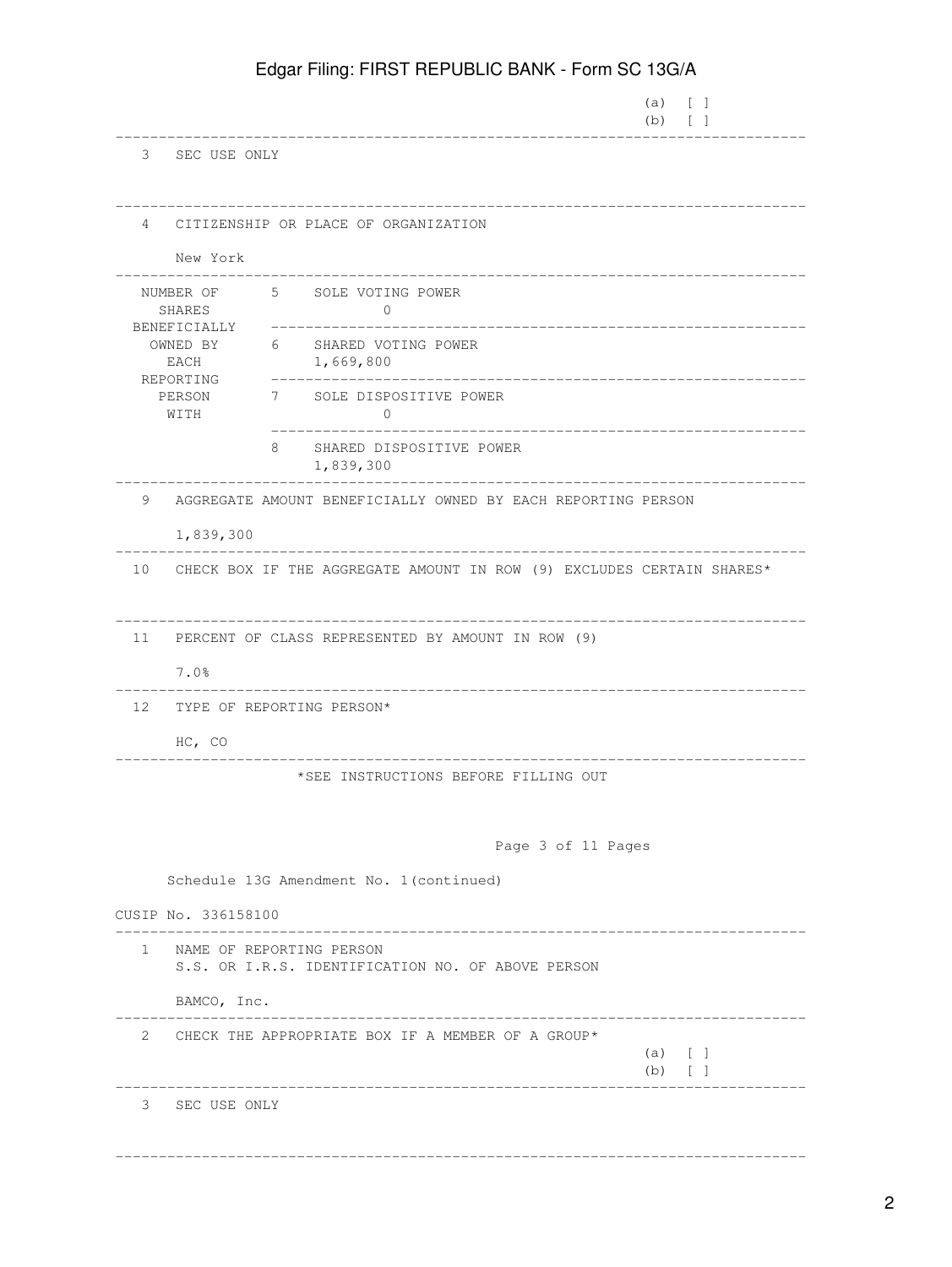### 4 CITIZENSHIP OR PLACE OF ORGANIZATION

|                                                                                        | New York                     |                                                                               |  |  |
|----------------------------------------------------------------------------------------|------------------------------|-------------------------------------------------------------------------------|--|--|
| NUMBER OF<br>SHARES<br>BENEFICIALLY<br>OWNED BY<br>EACH<br>REPORTING<br>PERSON<br>WITH |                              | 5 SOLE VOTING POWER<br>$\mathbf{0}$                                           |  |  |
|                                                                                        |                              | 6 SHARED VOTING POWER<br>1,482,000<br>________________________                |  |  |
|                                                                                        |                              | 7 SOLE DISPOSITIVE POWER<br>$\mathbf{0}$                                      |  |  |
|                                                                                        |                              | 8<br>SHARED DISPOSITIVE POWER<br>1,632,000                                    |  |  |
| 9                                                                                      |                              | AGGREGATE AMOUNT BENEFICIALLY OWNED BY EACH REPORTING PERSON                  |  |  |
|                                                                                        | 1,632,000                    |                                                                               |  |  |
|                                                                                        |                              | 10 CHECK BOX IF THE AGGREGATE AMOUNT IN ROW (9) EXCLUDES CERTAIN SHARES*      |  |  |
| 11                                                                                     |                              | PERCENT OF CLASS REPRESENTED BY AMOUNT IN ROW (9)                             |  |  |
|                                                                                        | 6.2%                         |                                                                               |  |  |
|                                                                                        | 12 TYPE OF REPORTING PERSON* |                                                                               |  |  |
|                                                                                        | IA, CO                       |                                                                               |  |  |
|                                                                                        |                              | *SEE INSTRUCTIONS BEFORE FILLING OUT                                          |  |  |
|                                                                                        |                              | Page 4 of 11 Pages                                                            |  |  |
|                                                                                        |                              | Schedule 13G Amendment No. 1 (continued)                                      |  |  |
|                                                                                        | CUSIP No. 336158100          |                                                                               |  |  |
| $\mathbf{1}$                                                                           |                              | NAME OF REPORTING PERSON<br>S.S. OR I.R.S. IDENTIFICATION NO. OF ABOVE PERSON |  |  |
|                                                                                        |                              | Baron Capital Management, Inc.                                                |  |  |
| 2                                                                                      |                              | CHECK THE APPROPRIATE BOX IF A MEMBER OF A GROUP*<br>$(a)$ [ ]<br>$(b)$ [ ]   |  |  |
|                                                                                        | 3 SEC USE ONLY               |                                                                               |  |  |
|                                                                                        |                              | 4 CITIZENSHIP OR PLACE OF ORGANIZATION                                        |  |  |
|                                                                                        | New York                     |                                                                               |  |  |
|                                                                                        | SHARES<br>BENEFICIALLY       | NUMBER OF 5 SOLE VOTING POWER<br>0                                            |  |  |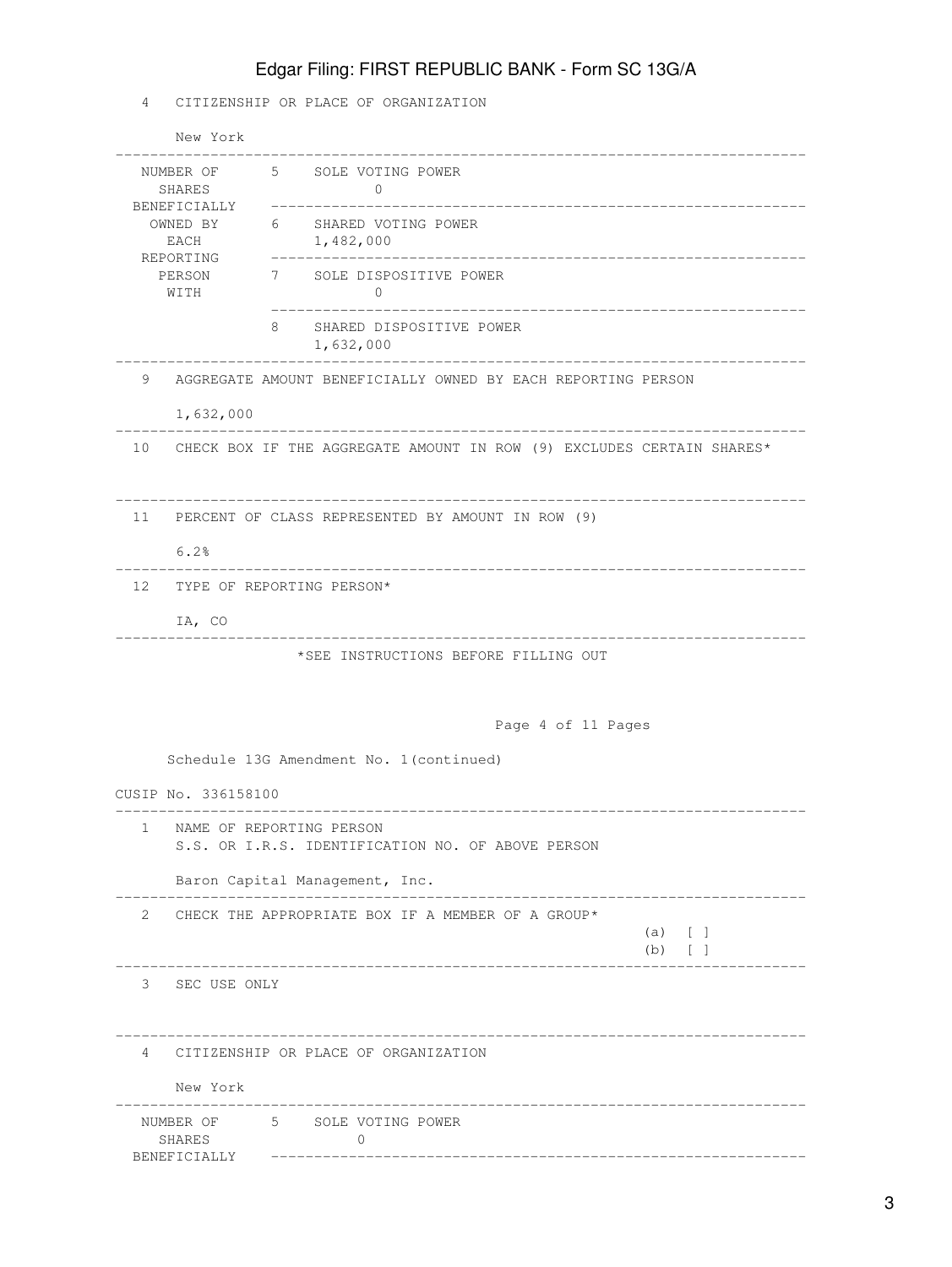| EACH                                | OWNED BY 6 SHARED VOTING POWER<br>187,800                                       |  |  |  |  |  |  |
|-------------------------------------|---------------------------------------------------------------------------------|--|--|--|--|--|--|
| REPORTING<br>PERSON<br>WITH         | 7 SOLE DISPOSITIVE POWER<br>$\Omega$                                            |  |  |  |  |  |  |
|                                     | SHARED DISPOSITIVE POWER<br>8<br>207,300                                        |  |  |  |  |  |  |
| 9<br>207,300                        | AGGREGATE AMOUNT BENEFICIALLY OWNED BY EACH REPORTING PERSON                    |  |  |  |  |  |  |
|                                     | 10 CHECK BOX IF THE AGGREGATE AMOUNT IN ROW (9) EXCLUDES CERTAIN SHARES*        |  |  |  |  |  |  |
| 11<br>0.8%                          | PERCENT OF CLASS REPRESENTED BY AMOUNT IN ROW (9)                               |  |  |  |  |  |  |
| 12 TYPE OF REPORTING PERSON*        |                                                                                 |  |  |  |  |  |  |
| IA, CO                              |                                                                                 |  |  |  |  |  |  |
|                                     | *SEE INSTRUCTIONS BEFORE FILLING OUT<br>Page 5 of 11 Pages                      |  |  |  |  |  |  |
| CUSIP No. 336158100                 | Schedule 13G Amendment No. 1 (continued)                                        |  |  |  |  |  |  |
|                                     | 1 NAME OF REPORTING PERSON<br>S.S. OR I.R.S. IDENTIFICATION NO. OF ABOVE PERSON |  |  |  |  |  |  |
| Ronald Baron                        |                                                                                 |  |  |  |  |  |  |
|                                     | 2 CHECK THE APPROPRIATE BOX IF A MEMBER OF A GROUP*<br>$(a)$ [ ]<br>(b)         |  |  |  |  |  |  |
| 3<br>SEC USE ONLY                   |                                                                                 |  |  |  |  |  |  |
| $\overline{4}$<br>USA               | CITIZENSHIP OR PLACE OF ORGANIZATION                                            |  |  |  |  |  |  |
| NUMBER OF<br>SHARES<br>BENEFICIALLY | 5 SOLE VOTING POWER<br>$\circ$<br>______________________                        |  |  |  |  |  |  |
| OWNED BY<br>EACH                    | 6 SHARED VOTING POWER<br>1,669,800                                              |  |  |  |  |  |  |
| REPORTING<br>PERSON<br>WITH         | 7 SOLE DISPOSITIVE POWER<br>$\Omega$                                            |  |  |  |  |  |  |
|                                     | 8 SHARED DISPOSITIVE POWER                                                      |  |  |  |  |  |  |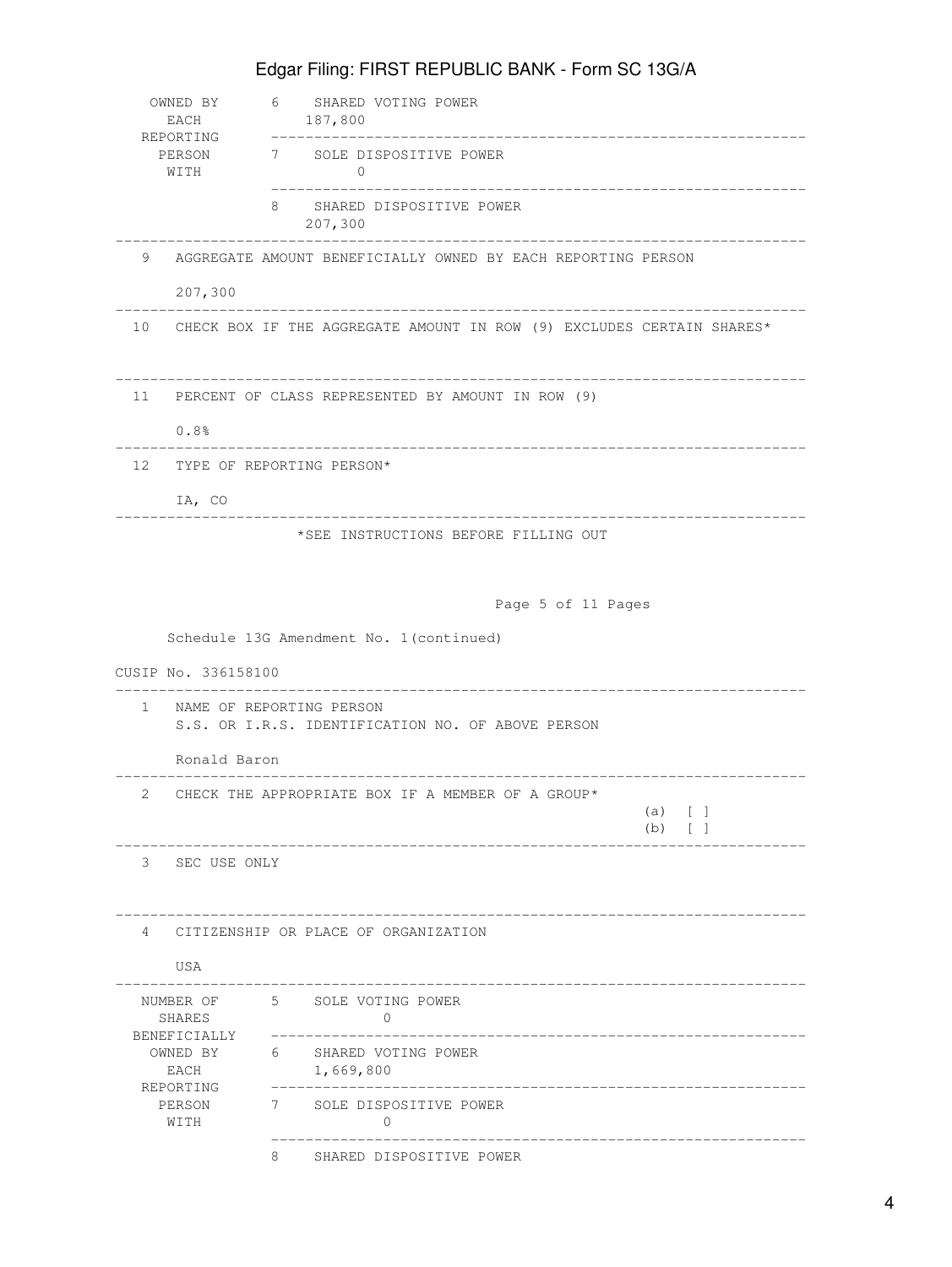|         |                              | 1,839,300                                                                                                            |  |  |  |
|---------|------------------------------|----------------------------------------------------------------------------------------------------------------------|--|--|--|
| 9       |                              | AGGREGATE AMOUNT BENEFICIALLY OWNED BY EACH REPORTING PERSON                                                         |  |  |  |
|         |                              |                                                                                                                      |  |  |  |
|         | 1,839,300                    |                                                                                                                      |  |  |  |
|         |                              | 10 CHECK BOX IF THE AGGREGATE AMOUNT IN ROW (9) EXCLUDES CERTAIN SHARES*                                             |  |  |  |
|         |                              | 11 PERCENT OF CLASS REPRESENTED BY AMOUNT IN ROW (9)                                                                 |  |  |  |
|         | 7.0%                         |                                                                                                                      |  |  |  |
|         | 12 TYPE OF REPORTING PERSON* |                                                                                                                      |  |  |  |
|         | HC, IN                       |                                                                                                                      |  |  |  |
|         |                              | *SEE INSTRUCTIONS BEFORE FILLING OUT                                                                                 |  |  |  |
|         |                              |                                                                                                                      |  |  |  |
|         |                              | Page 6 of 11 Pages                                                                                                   |  |  |  |
| Item 1. |                              |                                                                                                                      |  |  |  |
|         |                              | (a) Name of Issuer:                                                                                                  |  |  |  |
|         |                              | First Republic Bank                                                                                                  |  |  |  |
|         | (b)                          | Address of Issuer's Principal Executive Offices:<br>111 Pine Street<br>San Francisco, CA 94111                       |  |  |  |
| Item 2. |                              |                                                                                                                      |  |  |  |
|         |                              | (a) Name of Persons Filing:                                                                                          |  |  |  |
|         |                              | Baron Capital Group, Inc. ("BCG")<br>BAMCO, Inc. ("BAMCO")<br>Baron Capital Management, Inc. ("BCM")<br>Ronald Baron |  |  |  |
|         | (b)                          | Address of Principal Business Office:<br>767 Fifth Avenue<br>New York, NY 10153                                      |  |  |  |
|         |                              | (c) Citizenship:<br>BCG, BAMCO and BCM are New York corporations. Ronald Baron is<br>a citizen of the United States. |  |  |  |
|         | (d)                          | Title of Class Securities:<br>Common                                                                                 |  |  |  |
|         | (e)                          | CUSIP Number:<br>336158100                                                                                           |  |  |  |
|         |                              | Item 3. PERSONS FILING:                                                                                              |  |  |  |

 BCG and Ronald Baron are: (g) Parent holding companies, in accordance with Section 240.13d-1(b)(ii)(G) BAMCO and BCM are: (e) Investment Advisers registered under Section 203 of

the Investment Advisers Act of 1940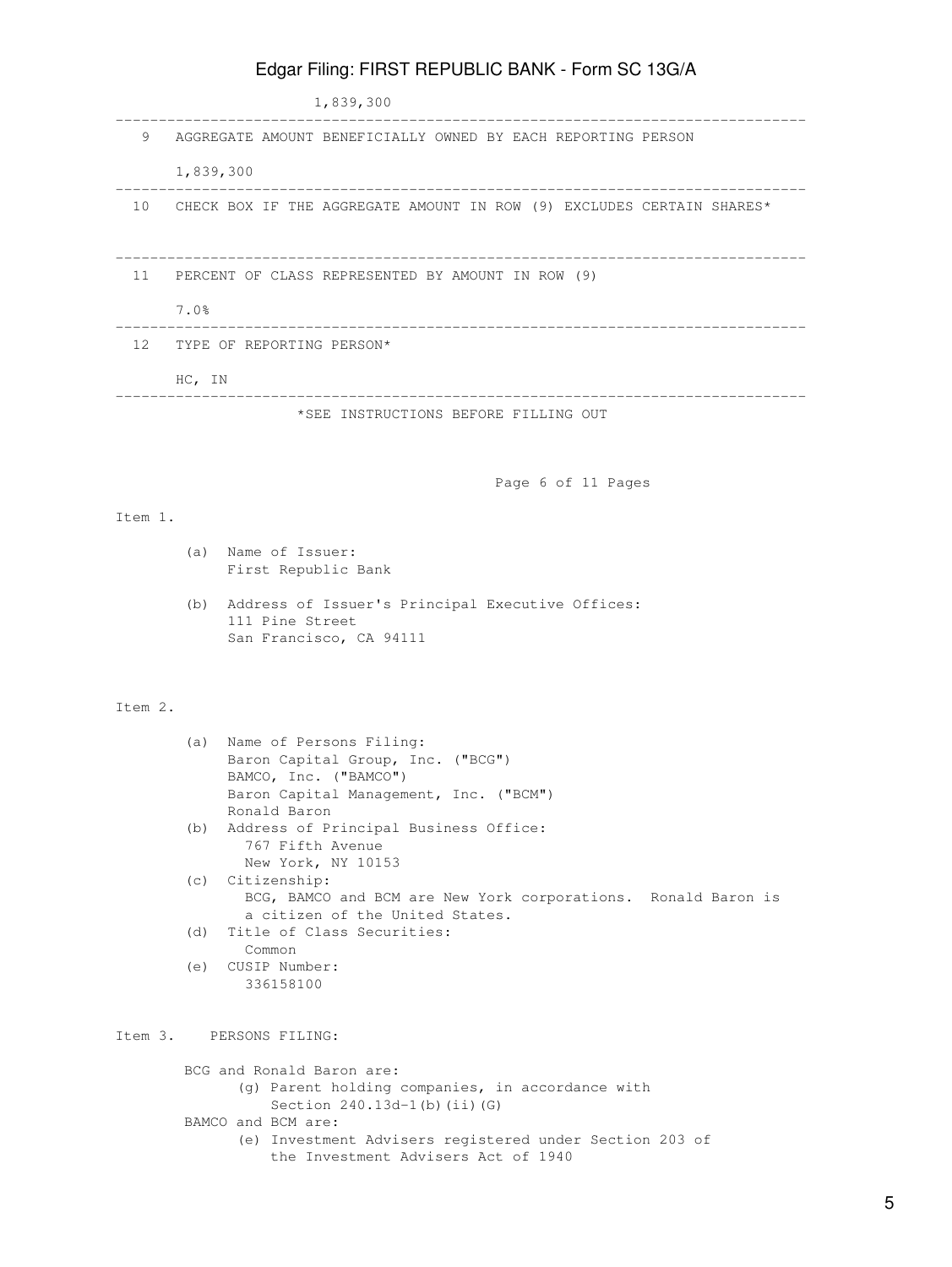All persons filing are: (h) Group, in accordance with Rule  $13d-1$ (b)(1)(ii)(F)

Page 7 of 11 Pages

Item 4. OWNERSHIP^

(a) Amount Beneficially Owned as of December 31, 2005:

| BCG:          | 1,839,300 shares |  |
|---------------|------------------|--|
| BAMCO:        | 1,632,000 shares |  |
| BCM:          | 207,300 shares   |  |
| Ronald Baron: | 1,839,300 shares |  |

(b) Percent of Class#:

| 7.0% |
|------|
| 6.2% |
| 0.8% |
| 7.0% |
|      |

^BCG and Ronald Baron disclaim beneficial ownership of shares held by their controlled entities (or the investment advisory clients thereof) to the extent such shares are held by persons other than BCG and Ronald Baron. BAMCO and BCM disclaim beneficial ownership of shares held by their investment advisory clients to the extent such shares are held by persons other than BAMCO, BCM and their affiliates.

Page 8 of 11 Pages

 (c) Number of shares as to which such person has: (i) sole power to vote or direct the vote: BCG: 0 BAMCO: 0 BCM: 0 Ronald Baron: 0 (ii) shared power to vote or direct the vote: BCG: 1,669,800 BAMCO: 1,482,000 BCM: 187,800 Ronald Baron: 1,669,800 (iii) sole power to dispose or to direct the disposition of:\* BCG: 0 BAMCO: 0 BCM: 0 Ronald Baron: 0 (iv) shared power to dispose or direct the disposition of:\* BCG: 1,839,300 BAMCO: 1,632,000 BCM: 207,300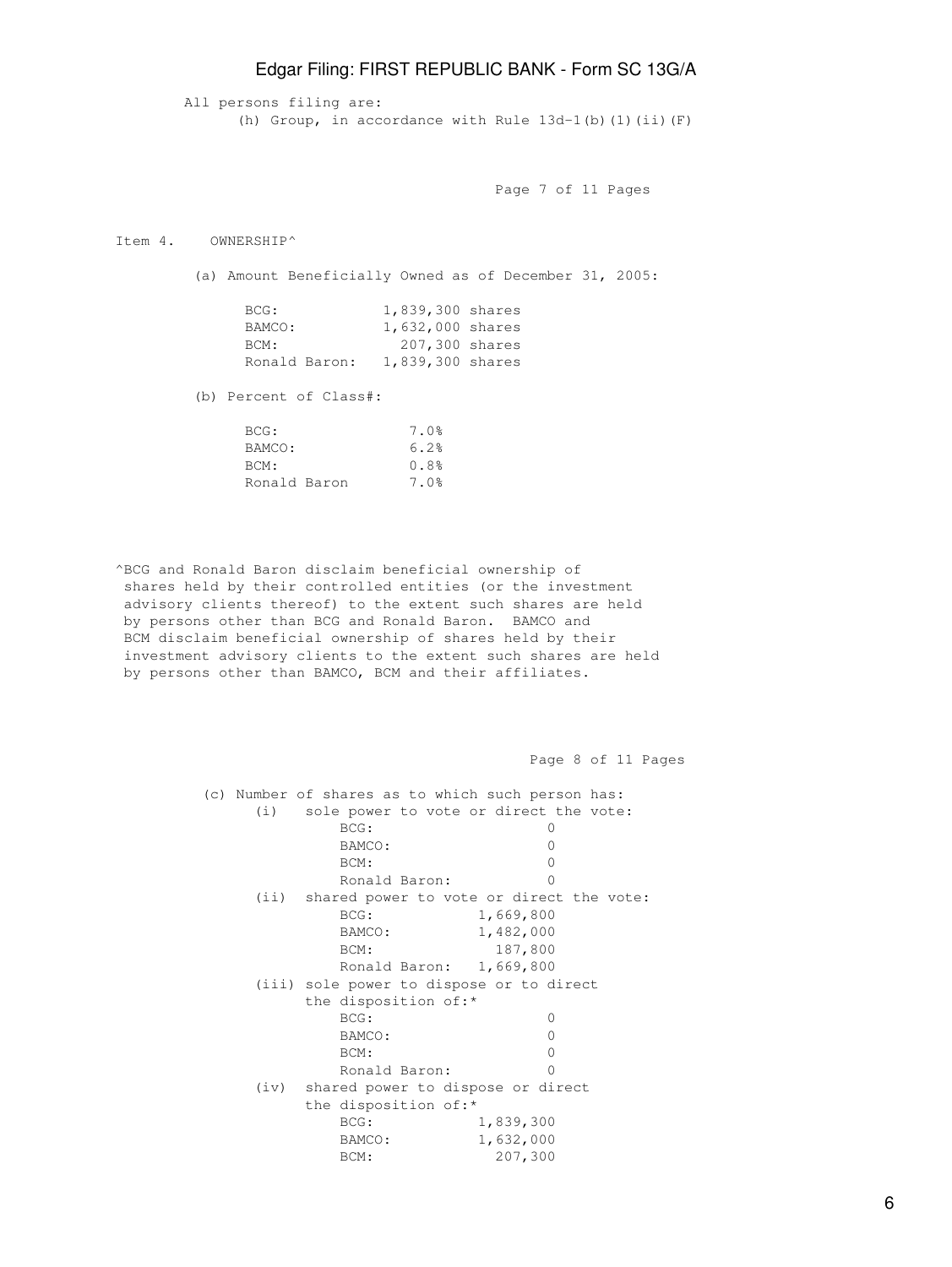Ronald Baron: 1,839,300

Item 5. OWNERSHIP OF 5% OR LESS OF A CLASS Not applicable.

Item 6. OWNERSHIP OF MORE THAN 5% ON BEHALF OF ANOTHER PERSON The advisory clients of BAMCO and BCM have the right to receive or the power to direct the receipt of dividends from, or the proceeds from the sale of, the Issuer's common stock in their accounts. To the best of the Filing Persons' knowledge, no such person has such interest relating to more than 5% of the outstanding class of securities.

Item 7. IDENTIFICATION AND CLASSIFICATION OF THE SUBSIDIARY WHICH ACQUIRED THE SECURITY BEING REPORTED ON BY THE PARENT HOLDING COMPANY

> BAMCO and BCM are subsidiaries of BCG. Ronald Baron owns a controlling interest in BCG.

Item 8. IDENTIFICATION AND CLASSIFICATION OF MEMBERS OF THE GROUP

See Item 3.

\* By virtue of investment advisory agreements with their respective clients, BAMCO and BCM have been given the discretion to dispose or the disposition of the securities in the advisory accounts. All such discretionary agreements, are however, revocable.

Page 9 of 11 Pages

Item 9. NOTICE OF DISSOLUTION OF GROUP

Not applicable.

Item 10. Certification

 By signing below I certify that, to the best of my knowledge and belief, the securities referred to above were acquired in the ordinary course of business and were not acquired for the purpose of and do not have the effect of changing or influencing the control of the issuer of such securities and were not acquired in connection with or as a participant in any transaction having such purposes or effect.

#### Signature

 After reasonable inquiry and to the best of my knowledge and belief, I certify that the information set forth in this statement is true, complete and correct.

 $\mathcal{L}_\mathcal{L}$  , which is a set of the set of the set of the set of the set of the set of the set of the set of the set of the set of the set of the set of the set of the set of the set of the set of the set of the set of

Date: February 14, 2006

 Baron Capital Group, Inc., BAMCO, Inc., and Baron Capital Management, Inc. By: /s/ Ronald Baron

Ronald Baron, Chairman and CEO